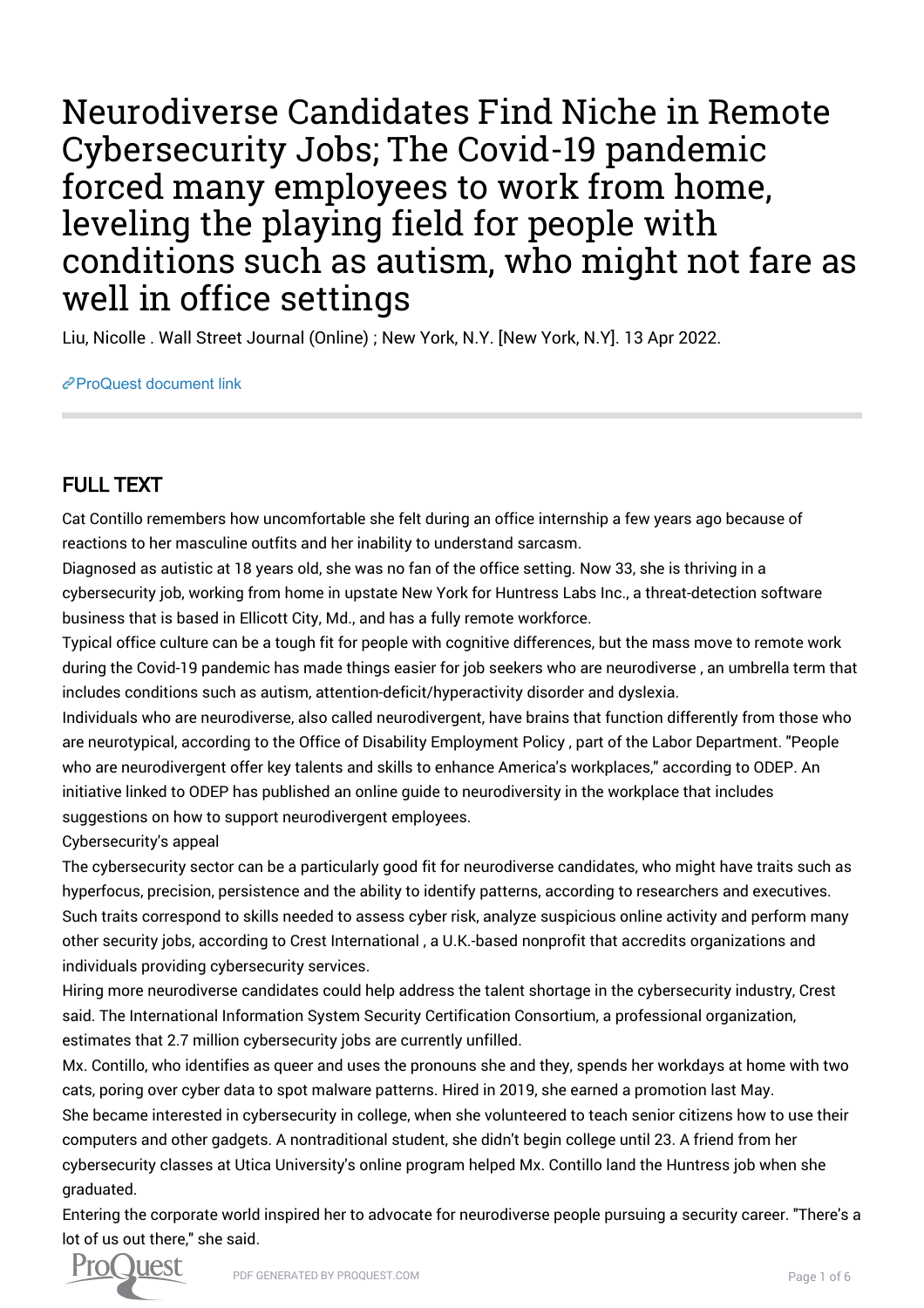

[Enlarge this image.](https://www.proquest.comhttps://www.proquest.com/textgraphic/2649508623/fulltextwithgraphics/73DE855EB7B74D88PQ/1/1?accountid=44910)

Ms. Contillo has a tattoo symbolizing neurodiversity. While working from home, she likes to listen to music on her headphones. PHOTO: George Etheredge for The Wall Street Journal

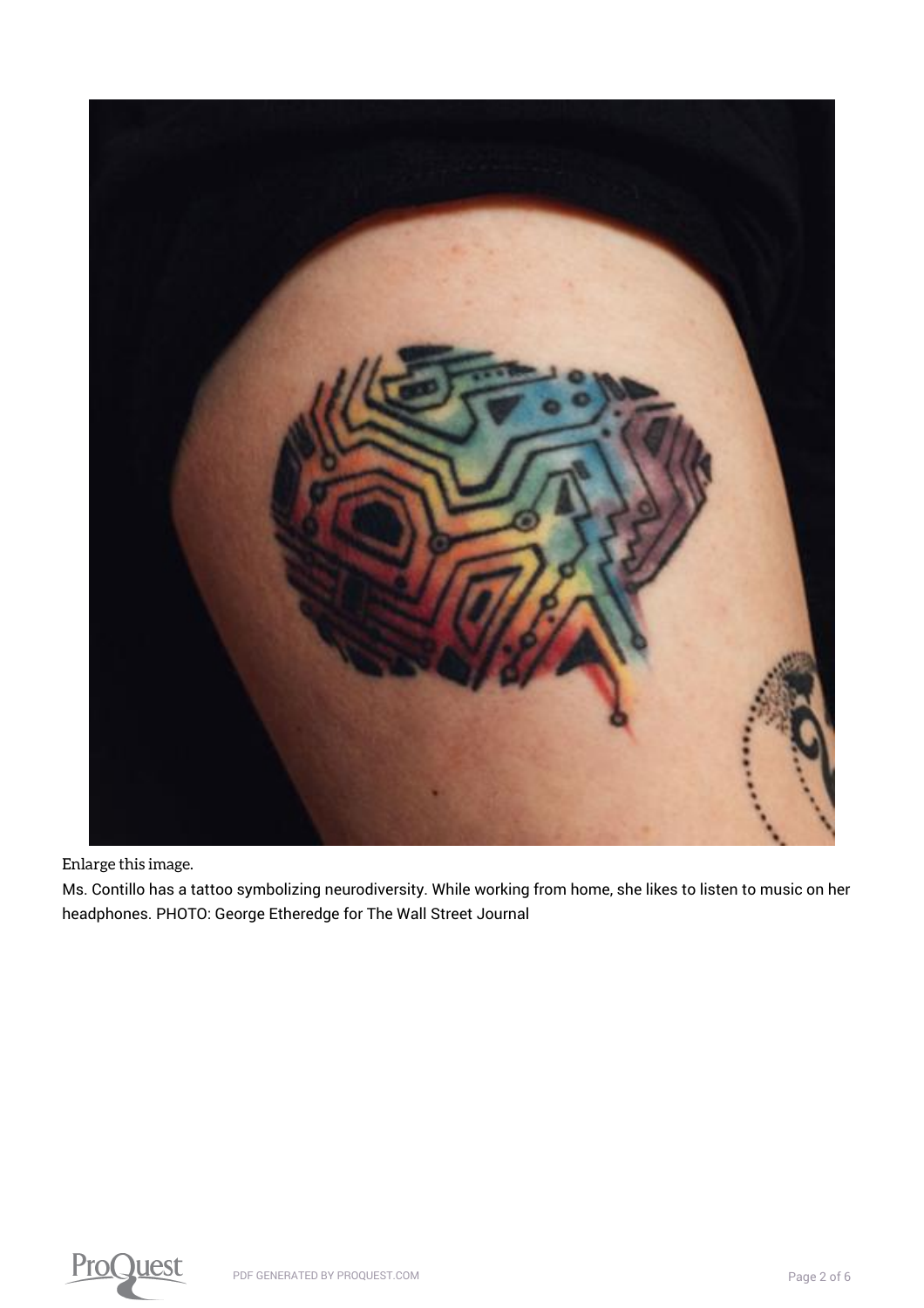

[Enlarge this image.](https://www.proquest.comhttps://www.proquest.com/textgraphic/2649508623/fulltextwithgraphics/73DE855EB7B74D88PQ/1/2?accountid=44910)

Ms. Contillo has a tattoo symbolizing neurodiversity. While working from home, she likes to listen to music on her headphones. PHOTO: George Etheredge for The Wall Street Journal

Obstacles in the office

Neurodiverse people face obstacles in an office setting designed primarily for neurotypical employees. Continuous and unpredictable social interactions can feel overwhelming to those with autism. Harsh lighting or strong smells such as a colleague's perfume can irritate people with sensory processing issues, according to Crest International. "The pandemic helped level the playing field by creating working conditions that are the same for everyone and better controlled through the use of technology," said Daniel Clayton, vice president of global security operations at Bitdefender Inc., a Romania-based company that makes hack prevention and response tools.

Supporting a neurodiverse workforce takes no more effort than having the empathy necessary to support all employees, Mr. Clayton said: "This is just understanding what somebody needs to be successful and then setting conditions for them to be successful."

## Nurturing neurodiverse employees

The pandemic has helped neurodiverse people interact with co-workers more comfortably as companies expanded use of virtual-communication channels such as Slack. Videoconferencing features such as real-time closed captioning and transcripts are particularly helpful for people with ADHD, who can be easily distracted, or for those

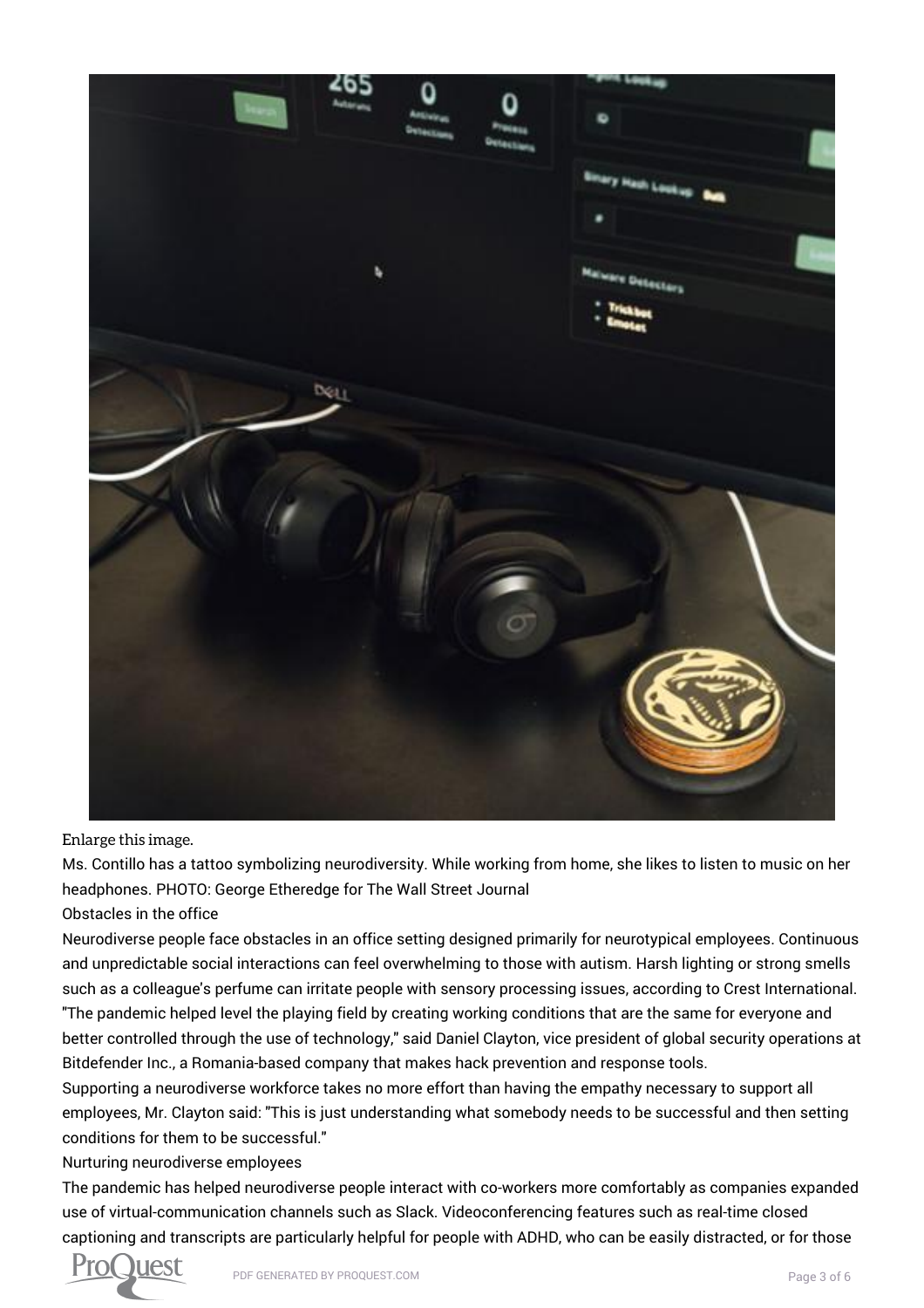with auditory processing disorders.

Consulting firm Ernst &Young LLP more than tripled its neurodivergent workforce globally during the pandemic, to nearly 300 now from 80 in 2020, said Hiren Shukla, founder of EY's Neuro-Diverse Centers of Excellence who is "responsible for converting the neurodiversity inclusiveness effort" into tangible return on investment, according to the company.

Last April, EY created a neurodiverse team of 10 in Boston, including people with dyslexia or autism, to be matched with client work in cybersecurity and other areas. A similar center in London opened in July, aiming to hire 150 neurodiverse people.

EY's neurodivergent employees can choose to be fully remote, the company said. When they come into the office, EY offers them accommodations such as quiet space, noise-canceling headsets and lighting adjustments. One of the neurodivergent team members, Mr. Shukla said, uses four screens to segment tasks and keep track of ideas in his racing mind.

"When you reduce the stress of a commute," Mr. Shukla said, "and the environmental stimuli, lighting, temperature, texture, sound…they are thriving."

Working from home isn't a good fit for everyone. Mr. Shukla said about 25% to 30% of EY's neurodiverse team members preferred returning to the office because they felt more productive there.

For Mx. Contillo, working remotely in an environment controlled by technology reduces the stigma she has felt in other settings. "If we were in person, face to face," she said, "I would probably come off as very bitter or rude because I wouldn't be interacting with people all the time."

Improving the interview process

Interviewing job candidates remotely can bypass a big challenge for neurodivergent individuals seeking work in the cybersecurity sector: social norms.

Instead of squishing several meetings into the same day, in the same office building, video interviews can be paced to include breaks, said Leigh Honeywell, chief executive of Tall Poppy, a San Francisco-based software company that helps companies protect their employees from online harassment.

"You can take a breather between things," said Ms. Honeywell, who has ADHD. "That ends up being really helpful and supportive for a lot of folks who might struggle with maintaining that degree of attention through six hours of active conversation."

Managers should consider an individual's accommodations requests, according to researchers in diversity and inclusion at Dublin City University in Ireland who developed a neurodiversity tool kit for hiring managers . Such accommodations could include allowing note-taking and providing questions in advance and case studies in electronic form.

Nada Noaman, cybersecurity vice president at Warner Bros. Discovery Inc., recommends companies hire a professional organization to educate managers about cognitive differences. Ms. Noaman works with Integrate Advisors, a nonprofit that advises managers on creating autism-friendly workplace and recruits candidates. She said she has learned not to judge a person by a résumé and the first few minutes of conversation. Instead, she puts more weight on questions about technical skills.

Crest International recommends walking meetings when working with an autistic person, as periods of physical exercise can enhance focus and eye contact can be minimal.

Remote interviews can remove potential bias, Ms. Honeywell said. "We're this little box on the screen versus a complicated, messy human who might like to move differently or speak differently," she said.

Write to Nicolle Liu at Nicolle.Liu@wsj.com

Neurodiverse Candidates Find Niche in Remote Cybersecurity Jobs

Credit: By Nicolle Liu | Photography by George Etheredge for The Wall Street Journal

## DETAILS

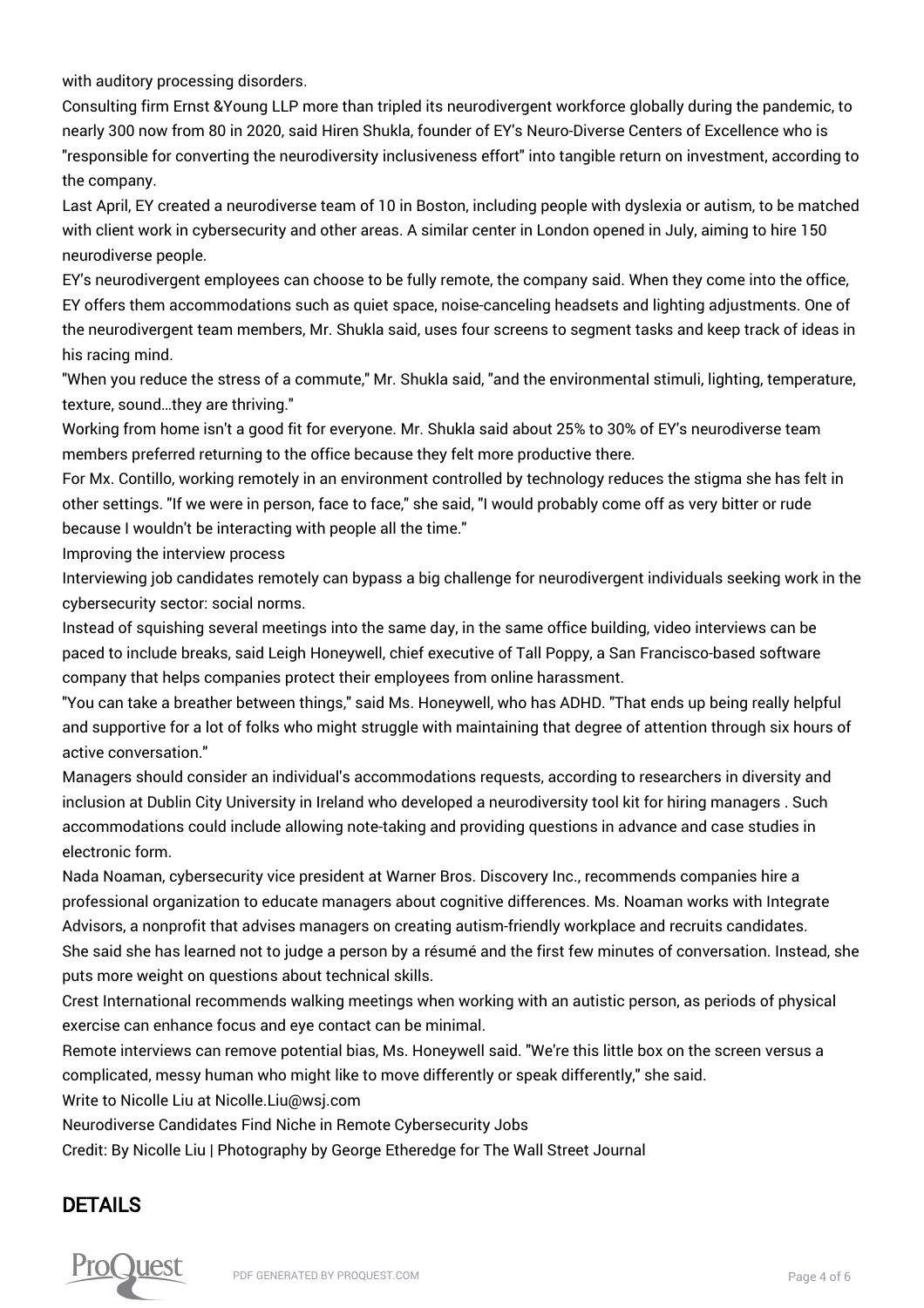| Subject:                       | Neurodiversity; Headphones; Computer security; Verbal communication; Employees;<br>Employment; Pandemics; Workforce; Autism; Jobs credit; Dyslexia; Coronaviruses;<br>Employment interviews; Nonprofit organizations; Attention deficit hyperactivity<br>disorder; COVID-19 |
|--------------------------------|-----------------------------------------------------------------------------------------------------------------------------------------------------------------------------------------------------------------------------------------------------------------------------|
| <b>Business indexing term:</b> | Subject: Employees Employment Workforce Jobs credit Employment interviews                                                                                                                                                                                                   |
| Company / organization:        | Name: Wall Street Journal; NAICS: 511110, 519130; Name: Crest International;<br><b>NAICS: 561720</b>                                                                                                                                                                        |
| <b>Publication title:</b>      | Wall Street Journal (Online); New York, N.Y.                                                                                                                                                                                                                                |
| <b>Publication year:</b>       | 2022                                                                                                                                                                                                                                                                        |
| <b>Publication date:</b>       | Apr 13, 2022                                                                                                                                                                                                                                                                |
| column:                        | Pro Cyber News                                                                                                                                                                                                                                                              |
| Section:                       | <b>WSJ Pro</b>                                                                                                                                                                                                                                                              |
| <b>Publisher:</b>              | Dow Jones & Company Inc                                                                                                                                                                                                                                                     |
| Place of publication:          | New York, N.Y.                                                                                                                                                                                                                                                              |
| <b>Country of publication:</b> | United States, New York, N.Y.                                                                                                                                                                                                                                               |
| <b>Publication subject:</b>    | <b>Business And Economics</b>                                                                                                                                                                                                                                               |
| e-ISSN:                        | 25749579                                                                                                                                                                                                                                                                    |
| Source type:                   | Newspaper                                                                                                                                                                                                                                                                   |
| Language of publication:       | English                                                                                                                                                                                                                                                                     |
| Document type:                 | <b>News</b>                                                                                                                                                                                                                                                                 |
| ProQuest document ID:          | 2649508623                                                                                                                                                                                                                                                                  |
| <b>Document URL:</b>           | https://www.proquest.com/newspapers/neurodiverse-candidates-find-nic he-<br>remote/docview/2649508623/se-2?accountid=44910                                                                                                                                                  |
| Copyright:                     | Copyright 2022 Dow Jones & Company, Inc. All Rights Reserved.                                                                                                                                                                                                               |
| Last updated:                  | 2022-04-13                                                                                                                                                                                                                                                                  |
| Database:                      | <b>U.S. Major Dailies</b>                                                                                                                                                                                                                                                   |